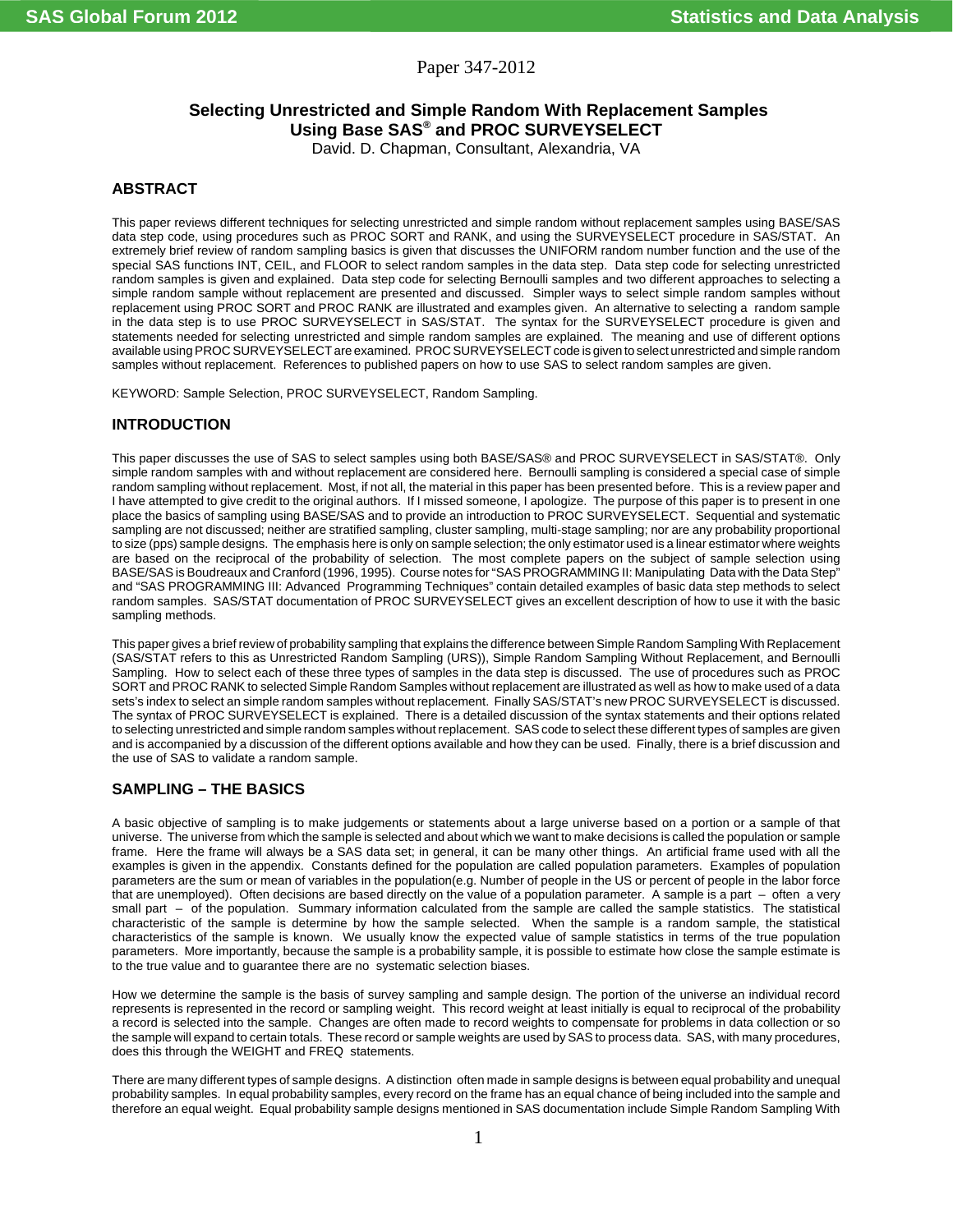Replacement (a.k.a. Unrestricted Random Sampling), Simple Random Sampling Without Replacement, Bernoulli Sampling, Systematic Sampling, and Sequential Sampling. The first three have the characteristic that any two records have an equal chance of being in a sample together. In the last two, this is not true. Only the first three methods will be discussed here. In unequal probability designs different records have a different chances of being selected into the sample. Often a record will have a measure of size that is used to determine its probability of selection. Because of this, these designs are called pps – probability proportional to size – samples. When a characteristic of interest is related to the measure of the size, pps samples will often give more accurate estimates of population parameters. Unequal probability samples can more difficult to select, more difficult to use in making population estimates, and usually more difficult to make valid estimates of precision. Unrestricted and simple random without replacement samples have a fixed sample size. Bernoulli samples have a random sample size. With bernoulli and simple random without replacement samples, a frame record may appear in the sample only once. With unrestricted random samples, a record may appear in the sample multiple times.

## **USING THE DATA STEP TO SELECT A RANDOM SAMPLE**

One way to select a random sample is to use BASE/SAS® and the data step. This gives control over how you select the sample. Three types of random samples often used are: bernoulli sampling, simple random sampling with replacement, and simple random sampling without replacement. As explained above, to select a random sample in the data step you need to do several things:

- (1) determine the number of records in the frame,
- (2) generate a random number,
- (3) associate the random number with a record of the data file,
- (4) find and write the random record to a sample file, and
- (5) repeat the process the required number of times in a method appropriate for the sample design.

#### **FINDING THE FRAME OR POPULATION SIZE**

The frame size is needed to convert a random number to an integer that is associated with a random record on the frame data set. It can be done by hard coding the number of records in data step code. However, what is often done is to use the "NOBS = *variable*" option of the SET statement. This option creates a temporary variable whose value is usually the total number of records in the data set(s) associated with the SET statement. When there are more the one data set, the variable equals the number of records in all data sets. The number of records includes those marked for deletion. This is illustrated below.

SET FRAME NOBS=FRAME\_SIZE;

The variable FRAME\_SIZE contains the number of records in the data set FRAME. At compile time the data step reads the descriptor portion of the data set specified in the SET statement. This means you can refer to the variable before you get to the SET statement.

### **GENERATING RANDOM NUMBERS**

The validity of a random sample depends on generating valid random numbers. Random numbers are usually created by a pseudo random number generator. This pseudo random number generator creates a sequence of numbers between 0 and 1 using an arithmetic process to create numbers. These numbers satisfy statistical tests for random number sequences but they can be repeated by starting again at the same point. The tests check that every number is equally likely both individually and in combination with other numbers.

In BASE/SAS, the pseudo random number generator is contained in the RANUNI and UNIFORM functions. These is the same function known by two different names. It is a *pseudo* random number generator because after creating many random numbers the sequence will repeat itself. For most SAS programs, this is of no consequence. Since RANUNI and UNIFORM are the same function, only the UNIFORM function will be used here. The generation of random numbers is controlled by the SEED which is a number that starts the random number generator. When the same seed number is used, the same numbers will be generated. This is useful in testing and simulation studies. When the seed is zero or negative, the current value of the system clock is used to generate random numbers. The code below generates a data set named random that contains 20 random numbers. Every time the program is run it generate the same numbers.

```
Data random;
do i = 1 to 20;
  seed=521 ;
   random = uniform (seed);
   IF I<4 THEN DO;
    PUT "RECORD = "I 'RANDOM NUMBER = ' RANDOM;
     END;
     output;
end;
run;
RECORD = 1 RANDOM NUMBER = 0.1858340233
RECORD = 2 RANDOM NUMBER = 0.8420559796
RECORD = 3 RANDOM NUMBER = 0.4651327014NOTE: The data set WORK.RANDOM has 20 observations and 3 variables.
```
A random number is a number between zero and one; but, it can not take the value of either zero or one.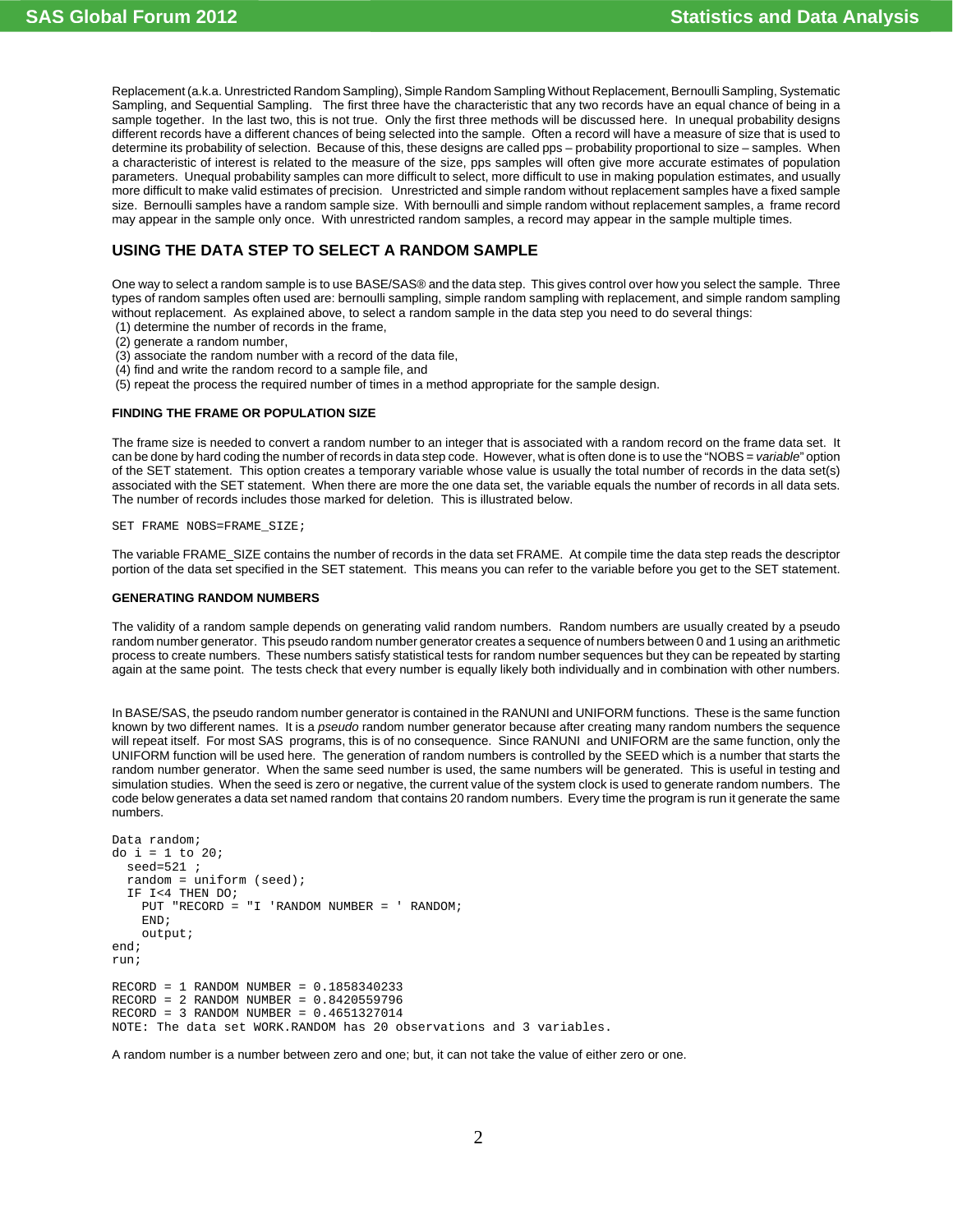## **ASSOCIATING A RANDOM NUMBER WITH A RANDOM INTEGER (SPECIAL SAS FUNCTIONS: CEIL, INT, FLOOR)**

Random numbers generated using the UNIFORM function are used together with special SAS functions to identify records. This is done by associating a random number with an integer from one to the number of records in the data set. The code and table below show how the function is used and the relationship between the three functions.

```
 DATA FUNCTION;
 DO I=1 TO 15;
   X=7-I-.3;INT=INT(X); CEIL=CEIL(X);
    FLOOR=FLOOR(X);
    OUTPUT;
 END;
 RUN;
```
Three different and related functions used are: INT(.), CEIL( ), and FLOOR(.). Each of these functions converts a real number to an integer in different ways. INT(.) takes the integer part of a number (e.g. INT(7.7) = 7); CEIL() takes the next largest integer for a number  $(e.g., CEIL(7.7) = 8)$ ; and FLOOR() takes the next lowest integer of a number  $(e.g., FLOOR(7.7) = 7)$ . The value of the INT() is the same as either the CEIL or FLOOR function depending on whether a number is positive or negative.

A PROC PRINT of this file is given below.

| Obs | FLOOR          | X      | CEIL           | INT  |
|-----|----------------|--------|----------------|------|
| 1   | 5              | 5.7    | 6              | 5    |
| 2   | 4              | 4.7    | 5              | 4    |
| 3   | 3              | 3.7    | 4              | 3    |
| 4   | $\overline{2}$ | 2.7    | 3              | 2    |
| 5   | 1              | 1.7    | $\mathfrak{D}$ | 1    |
| 6   | 0              | 0.7    | 1              | 0    |
| 7   | -1             | $-0.3$ | O              | U    |
| 8   | $-2$           | $-1.3$ | -1             | -1   |
| 9   | -3             | $-2.3$ | $-2$           | $-2$ |
| 10  | $-4$           | $-3.3$ | $-3$           | $-3$ |
| 11  | $-5$           | $-4.3$ | -4             | -4   |
| 12  | -6             | $-5.3$ | -5             | -5   |
| 13  | -7             | $-6.3$ | -6             | -6   |
| 14  | -8             | $-7.3$ | -7             | - 7  |
| 15  | $-9$           | $-8.3$ | $-8$           | -8   |
|     |                |        |                |      |

### **FINDING AND RETRIEVING A RANDOM RECORD**

The CEIL and other functions are used to identify a random record number. The "POINT=*variable* " option on the SET statement is used to find and write the record to a sample data set. The "POINT=*variable"* option to the SET statement specifies a temporary variable whose numeric value determines which observation is read. "POINT=*variable*" causes the SET statement to use random (direct) access to read a SAS data set. The "POINT=*variable* " option works with both compressed and uncompressed data set in version 8; however, in version 6, it does not work with compressed data sets. It also does not work with some data views and sequential data sets.

The code below demonstrates how direct access works. A data set is created defining a variable RECORD\_ID containing the record number. A data step assigns a random integer to a variable named SELECTED and uses the "POINT=*variable*" option to write the selected record to a data set. The variables SELECTED and RECORD\_ID are compared to show we got the correct record.

```
 DATA RECORD_FILE;
  DO I =1 TO 20;
    RECORD_NUMBER=I;
     OUTPUT;
  END;
 RIIN:
NOTE: The data set WORK.RECORD_FILE has 20 observations and 2 variables.
  DATA GET_RECORD;
  SFRD = 987;
  RANDOM_RECORD=CEIL( UNIFORM(SEED)*FILE_SIZE);
   PUT "RANDOM RECORD = " RANDOM_RECORD;
  SET RECORD_FILE POINT=RANDOM_RECORD 
NOBS=FILE_SIZE;
  PUT "SELECTED RECORD = "RECORD_NUMBER;
   OUTPUT;
  STOP;
  RUN;
RANDOM RECORD = 12
SELECTED RECORD = 12
NOTE: The data set WORK.GET_RECORD has 1 observations and 2 variables.
```
How we choose the random record number is determined by the sample design to be used to select the sample.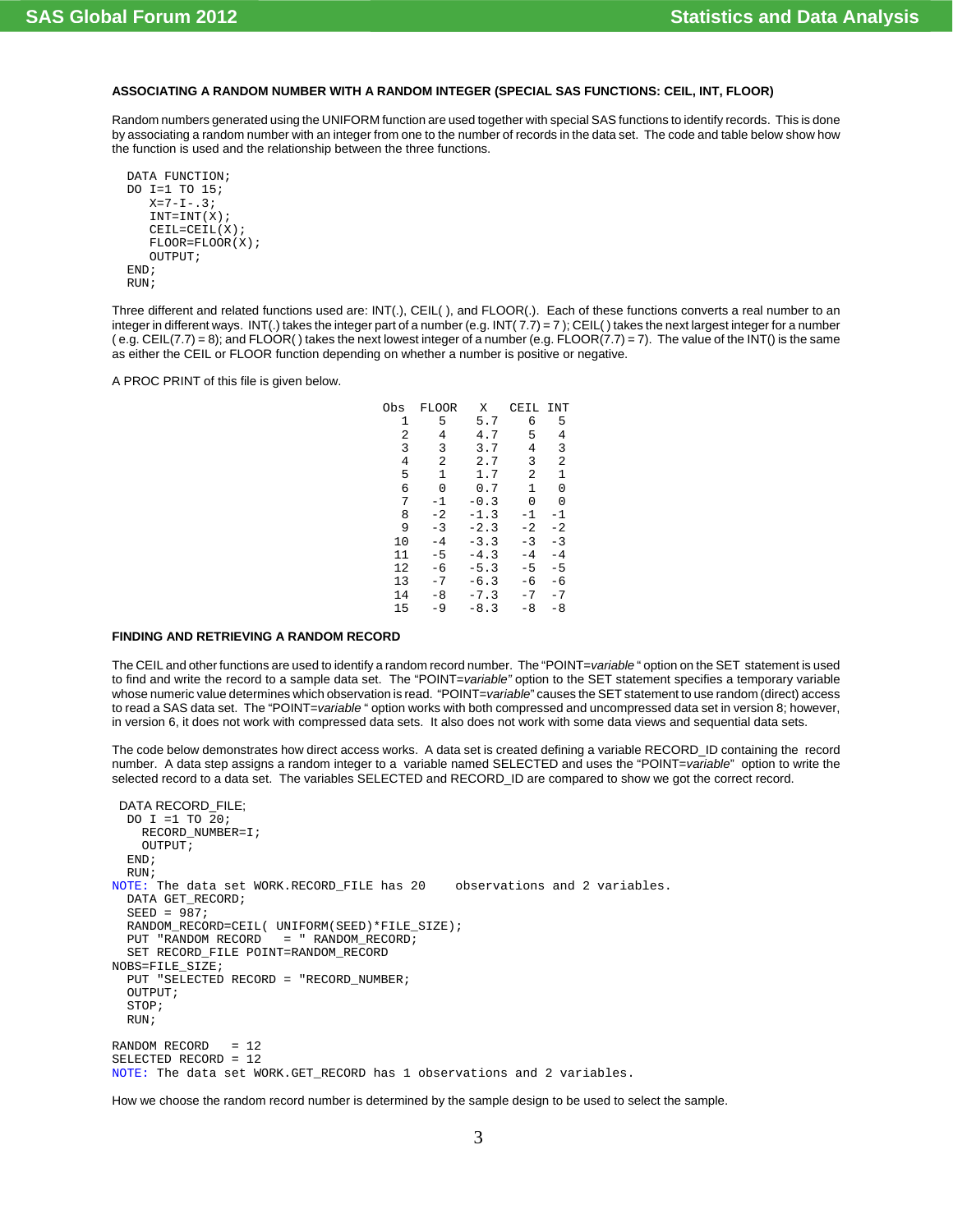## **THREE BASIC SAMPLE DESIGNS**

Three different sample designs are used to select samples in the data step: bernoulli sampling, unrestricted random sampling, and simple random sampling without replacement. These three different sample designs are similar in that in each design each record has an equal chance of selection, and equal chance of being in the sample with the other records.

There are a large number of excellent books on sampling. The best non mathematical book on basic sampling is by Stuart(1976) titled "Basic ideas of scientific sampling". Two good intermediate texts are Cochran's "Sampling Techniques" (Cochran,1977), and Sukhatme's (1970) titled "Sampling Theory of Surveys with Applications."

### **BERNOULLI SAMPLING**

Bernoulli sampling produces a sample with a random sample size. With simple random sampling with and without replacement, the number of samples is fixed and known before the sample is selected. With bernoulli sampling, only the expected number of samples is known; the sample size is a binomial random variable. Bernoulli sampling only requires the data set be read once. The sample can be selected either by reading each record in the data set or by using a random access method. A sample is selected by creating or reading a random number for each record in the data set. If the random number is less than or equal to the probability of selection, the record is selected into the sample. If the random number is greater than the probability of selection, it is not selected. The SAS code to select a bernoulli sample by reading every record in the data set is given below. %let sample\_size=5000;

```
DATA FRAME_FINAL BERNOULLI;
   SamplingProbability=&SAMPLE_SIZE/FRAME_SIZE; Ø
   SET FRAME NOBS=FRAME_SIZE;
   SELECTED=0;
   SamplingWeight=0;
   SEED=12345;
   IF UNIFORM(SEED) =< SamplingProbability
      THEN
       DO: ②SamplingWeight=1/SamplingProbability; \Theta SELECTED=1;
          OUTPUT BERNOULLI;
        END;
   OUTPUT FRAME_FINAL;
RUN;
```
Several things to notice in the SAS code above.

- Ø Determines the probability a record is selected.
- Ù Checks to see if the random number generated for the record ( UNIFORM(seed) ) is less than or equal to the SamplingProbability.
- <sup>6</sup> Calculates the SamplingWeight by dividing one by the probability of selection.

Bernoulli Sampling is simple; but, it gives a random sample size that some find unacceptable. Also, the sample when expanded has as estimated universe size different from the true universe size. This, however, can be adjusted for using a ratio estimator if needed.

## **UNRESTRICTED RANDOM SAMPLING (SIMPLE RANDOM SAMPLING WITH REPLACEMENT)**

In unrestricted or simple random sampling with replacement a fixed number of records is selected. Each time a record is selected, any record on the frame can be selected into the sample. This means that a sample record can be selected into the sample multiple times. The code to select a simple random sample with replacement is given below. This code is patterned after the code in Boudreaux (1995) and example code in the course notes for "SAS PROGRAMMING III: Advanced Programming Techniques" (page 131, SAS Institute, 2000a) .

```
%let sample_size=5000; 
DATA SRS WR \bulletSEED=123466;
SamplingProbability=&SAMPLE_SIZE/FRAME_SIZE;\Theta<br>SamplingWeight=1/SamplingProbability; \ThetaSamplingWeight=1/SamplingProbability;DO samp_cnt=1 TO &sample_size; <sup>0</sup>
SELECT=CEIL( UNIFORM(SEED) * FRAME_SIZE ); 0
   SET FRAME POINT=SELECT NOBS=FRAME_SIZE; <sup>0</sup>
    output;
end;
stop;
run;
NOTE: The data set WORK.SRS_WR has 5000 observations and 12 variables.
```
Things to notice about the code.

- $\bullet$  The sample data set with one record for each selection and may contain duplicate records.
- **<sup>2</sup>** This DO loop executes once for each sample record.
- **8** SELECT is a random integer from 1 to the number of records in FRAME data set.
- **O** This statement goes to the record number specified by SELECT.<br> **O** Calculates the probability of a record being selected.
- $\Theta$  Calculates the probability of a record being selected.<br> **Q** Calculates the sampling weight of a record
- Calculates the sampling weight of a record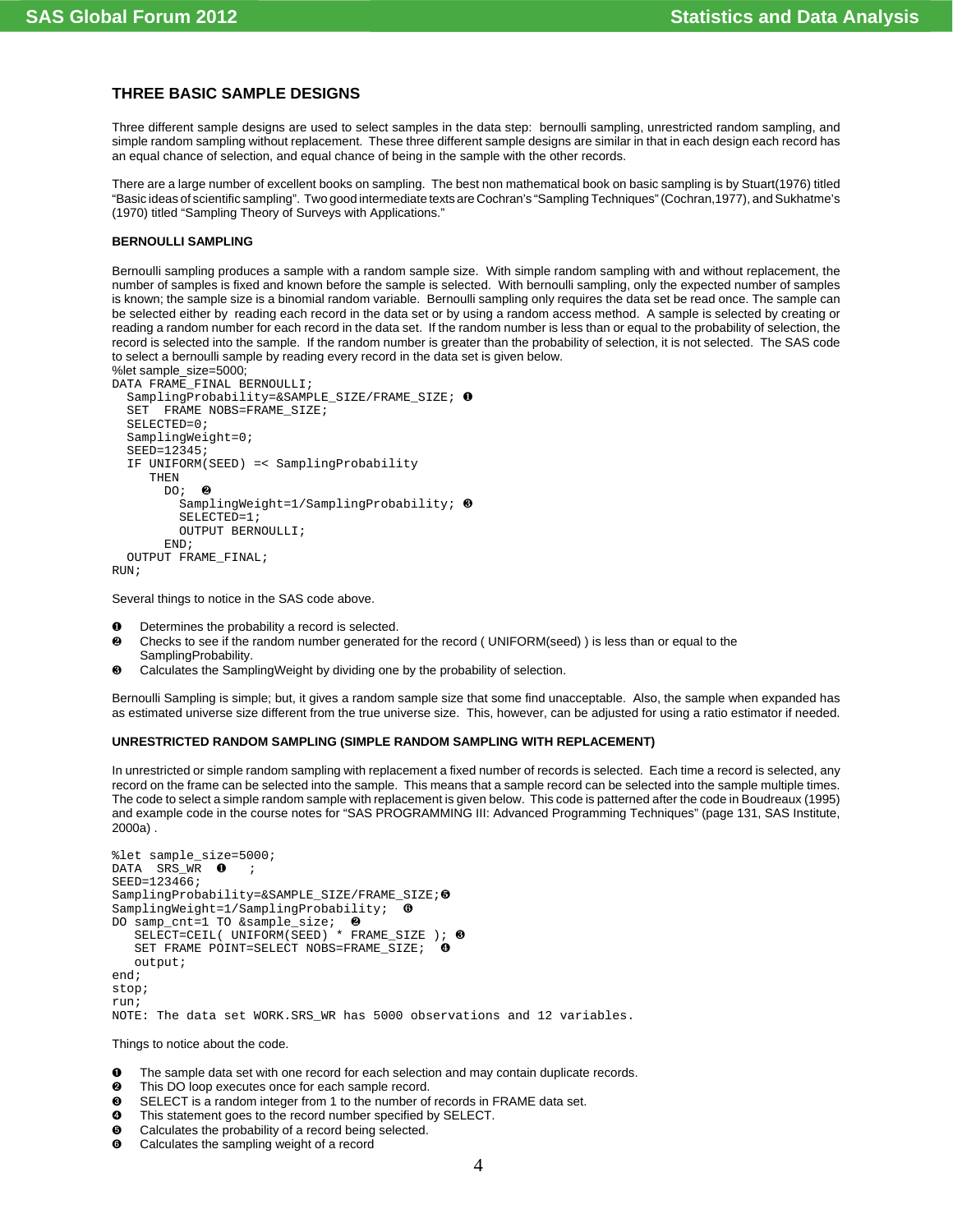The code above selects a sample that can contain duplicate records. The code below removes the duplicate records, and writes a file of unique records containing a variable with a count of the number of duplicate records associated with each unique record.

```
PROC SORT data=srs_wr ;
by id_num;run;
NOTE: There were 5000 observations read from the data set WORK.SRS_WR.
NOTE: The data set WORK.SRS_WR has 5000 observations and 12 variables.
DATA srs_unique;
SET srs wr; <sup>0</sup>
RETAIN HITS ;
by id\_num; \Thetaif first.id_num=1 then Hits=0; 0
Hits+1; ⑤if last.id_num=1 then
  do: \bulletNumberHits=HITS; <sup>0</sup>
      output: \Theta end;
run;
NOTE: There were 5000 observations read from the data set WORK.SRS_WR.
NOTE: The data set WORK.SRS_UNIQUE has 4734 observations and 13 variables.
Things to notice about the code.
```
- Ø The output data set contains only unique records and will usually have fewer records than the input data set.
- Ù The input data set is the sample set with duplicate records.
- Ú The input data set is sorted by a record identification so that duplicate will records will be together on the file. Using a "BY" statement will allow the identification of the first and last duplicate record.
- Û Identifies the first record with a unique identifier and set the HITS variable to zero.
- $\Theta$  Counts the number of duplicate records.
- $\bullet$  Identifies the last record with a unique identifier.
- Þ When it's the last record with an identifier, the variable NumberHits is set equal to the number of records with that identifier.
- **6** The last record with a unique identifier is written to the output file (SRS\_WR\_UNIQUE)

The NumberHits variable can be used with a FREQ statement to process and analyze this sample. Notice how it is used in the example in the Validating the Sample section.

### **SIMPLE RANDOM SAMPLING WITHOUT REPLACEMENT**

In simple random sampling without replacement, a fixed number of records is selected each time. A record can be selected into the sample only once; therefore, the sample contains unique records. Only records not selected earlier can be selected into the sample. Simple random sampling without replacement is one of the most common methods of random sampling. For the same sample size, it will always be statistically more efficient than simple random sampling with replacement. There are many ways to select simple random samples without replacement. Two methods – the moving constant and array – are given below.

### **Moving Constant Method**

The moving constant method selects a sample in at most one pass through the data set. It can be less because the method goes through the frame sequentially and stops when the fixed sample size is obtained. The code is patterned after the code in Boudreaux (1995) and example programs in the course notes for

"SAS PROGRAMMING II: Manipulating Data in the Data Step" (page 362, SAS Institute2000b).

```
%Let sample_size=5000; 
DATA SRS_WTR_moving_constant ; 0
SERD=123;
pointer=0; 0SamplingProbability =&SAMPLE_SIZE/FRAME_SIZE;
SamplingWeight = Frame_Size/&Sample_SIZE;
Sample_Size = &SAMPLE_SIZE; \ThetaDO WHILE (Sample_Size > 0) ; \bulletPointer=Pointer + 1; \theta Random_Number = UNIFORM(SEED); Ý
     Moving_Constant=
     Sample_Size /(FRAME_SIZE -(POINTER-1)); Þ
     IF RANDOM_NUMBER =< MOVING_CONSTANT THEN
       DO: ⑤ SET FRAME POINT=POINTER
                 NOBS = FRAME\_SIZE; \bullet OUTPUT;
          SAMPLE_SIZE = SAMPLE_SIZE -1 ; \bullet END;
END;
STOP;
RIIN;
```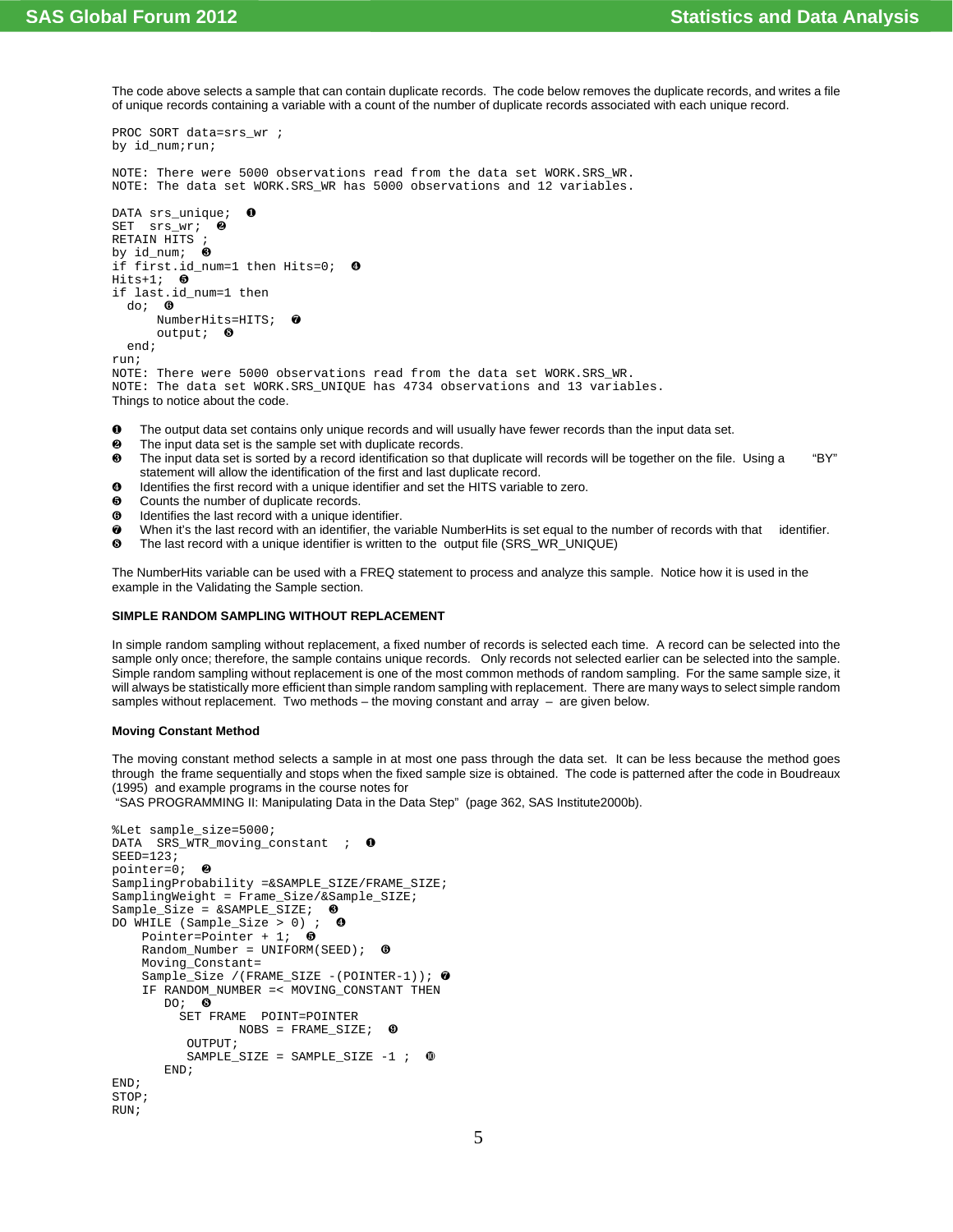NOTE: The data set WORK.SRS\_WTR\_MOVING\_CONSTANT has 5000 observations and 13 variables.

Things to notices about this code.

- **O** This is the output sample data set.<br> **A** This is a pointer that starts at zero
- This is a pointer that starts at zero and is incremented by one until all samples have been selected.
- $\Theta$  Creates a variable called sample size that contains the number of records to be selected. See  $\Theta \Phi \Phi$
- **<sup>4</sup>** The do loop will continue as long as samples need to be selected.
- Ü The is a counter that indicates the next record to read from the FRAME data set. It starts at 1 and is incremented by 1 until all samples are selected.
- $\theta$  Identifies a random number for each record considered for selection on the FRAME.
- $\odot$  Calculates a moving constant which is the proportion of the frame remaining to be included in the sample.
- **6** The random number between 0 and 1 is compare to the Moving\_Constant When the random number is less than or equal to the Moving\_Constant a record is selected.
- $\bullet$  Goes to the record identified as selected.
- $\Phi$  In  $\Theta$  the variable sample\_size is set to the number of samples needed. It is decreased by one when a sample is identified. In  $\bullet$  it is checked to see if more samples are needed.

#### **Array Method**

A second and more elegant way to select a simple random sample without replacement is to use an array to identify all records selected and then to repeatedly select records at random. New records are entered into the array; records already in the array are discarded and another record selected. The code is pattern after the code in Boudreaux(1995).

```
%let sample_size=5000; 
DATA SRS_WTR_array ;
SEED=123;COUNT=0; 0SamplingProbability=&SAMPLE_SIZE/FRAME_SIZE;
SamplingWeight = Frame\_Size/&Sample\_Size; <br>
\theta<br>
ARRAY SEL OBS{ &SAMPLE\_SIZE } temporary ; <br>
\thetaARRAY SEL_OBS{ &SAMPLE_SIZE } _temporary_ ;
DO K=1 TO &SAMPLE_SIZE; \Theta ReDo: SELECT=
           CEIL(UNIFORM(SEED) * FRAME SIZE); \thetaDO SAMPL_CNT=1 TO COUNT; \bullet IF SEL_OBS(SAMPL_CNT)=
                            SELECT then GOTO ReDo; 0
    END; 
   SET FRAME POINT=SELECT NOBS=FRAME_SIZE; ®
         COUNT=COUNT+1; \bulletSEL_OBS(COUNT)=SELECT; \bullet OUTPUT;
END;
   STOP;
   RUN;
NOTE: The data set WORK.SRS_WTR has 5000 observations and 14 variables.
```
Things to notice about the code.

- Ø Count is a variable that contains the number of sample records that have been selected at this point in processing.
- Ù Calculates the probability of a record be selected into the sample
- Ú The sample weight associated with each sample record is the reciprocal of the SamplingProbability.
- Û This creates the array to hold the identifier of the records selected into the sample.
- Ü Do loop that has one loop for each sample record. You don't get out of the loop until you select a record.
- **<sup>O</sup>** This codes identifies a random record to pick. If the record has already been selected, the data step returns to this line. See Þ.
- $\odot$  The DO loop compares all records selected to the record just selected SELECT. If there is a match– the record has already been selected – the data step returns to  $\Theta$  and a new number is picked.
- ß It is a record number is not already select, the value of SELECT is used to get the record selected.
- à After a record is selected, the variable COUNT is increment to identify the sample record number and where in the array the record is to be entered.

The array method is a bit more sophisticate than the moving constant method. It should also be faster because of the use of the random access feature of the SET statement.

## **USING PROC SORT, PROC RANK, AND INDEXES TO SELECT SIMPLE RANDOM WITHOUT REPLACEMENT SAMPLES**

An alternative to selecting the sample in the data step is to use a procedure such as PROC SORT or PROC RANK to select the sample, or to use an indexed data set. A requirement of all three methods is that each record has a random variable associated with it. The validity of selecting a simple random sample without replacement using one of these three methods is that the FRAME data set is sorted by a random variable on the data set and that taking the records in a random order is equivalent to selecting a random number. The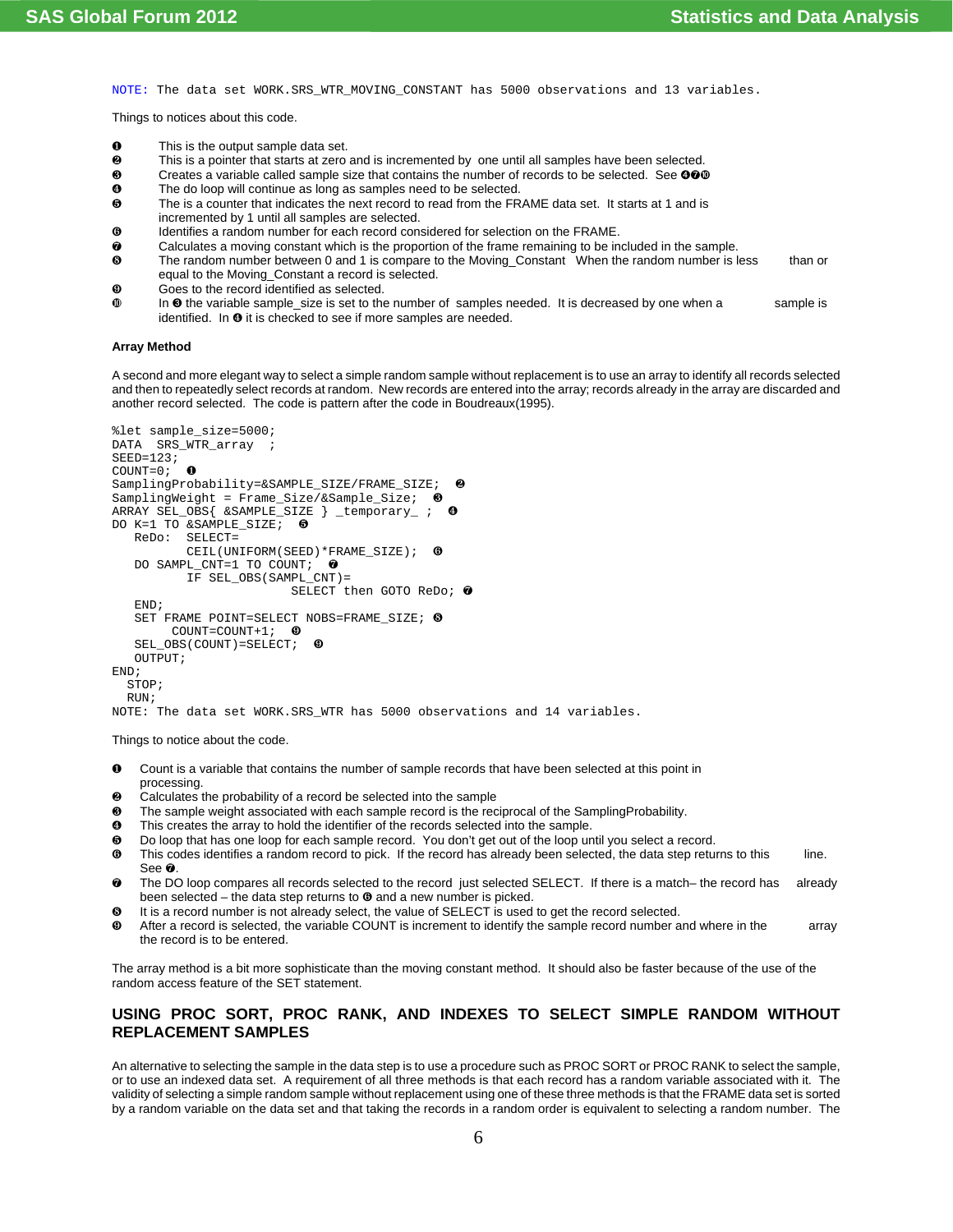first n records in a randomly ordered population is a simple random sample without replacement of size n. When a data set has an independent uniform random number associated with each record, then PROC SORT, PROC RANK, can be used to put the data set into a random order. Indexing a data set on a random number also creates a random order. The three techniques are discuss below.

These methods can use either an ordinary data step or a data view. Both ways are illustrated below. PROC SORT creates a new data set ordered by the specified variable. PROC SORT changes the physical order of the data set. PROC RANK is similar to PROC SORT;but, it assigns a unique number called the rank to one or more variables on a data set where the record with the smallest value of a variable has rank one and the record with the largest value of the variable has rank N. The order of the records in the data set is not physically changed.

### **PROC SORT**

PROC SORT changes the physical order of a data set. Two ways to use PROC SORT to select simple random samples without replacement are give below.

```
Method One
 /* LONG VERSION */;
%let Sample_Size = 5000;
proc sort data=frame OUT=FRAME_SORT;
by random; run;
data sample_LONG_SORT;
set frame_SORT (obs=&SAMPLE_SIZE) NOBS=FRAME_SIZE;
SamplingWeight = FRAME_SIZE/&SAMPLE_SIZE;
run;
```
The code above is conceptually simple; but requires sorting the entire data set. An abbreviated version can save time if the FRAME data set has either a lot of records or variables. This resembles using a tagsort or index.

```
Method Two
/*SHORTER VERSION */;
PROC SORT data=frame(keep=id_num random)
             out=frames; Ø
by random; 
run;
PROC SORT data =frames(obs=&SAMPLE_SIZE); Ù
by id num;
run;
DATA _NULL_;
SET FRAME NOBS=F_SIZE;
IF _n=1 THEN CALL SYMPUT('FRAME_SIZE', F_SIZE);<sup>0</sup>
STOP;
RUN;
DATA sample_SHORT_SORT; <sup>0</sup>
merge frame
        frames(in=in_sample );
        by id_num;
         if in_sample;
        SamplingWeight=&FRame_size/&sample_size;
        run;
```
Things to notice in the code.

- **O** The first PROC SORT keeps only a record identifier and a random number to order the FRAME.<br>**@** The second PROC SORT keeps only the first p records and then sorts the sample records by the
- The second PROC SORT keeps only the first n records and then sorts the sample records by their ID number for matching.  $\odot$  The Data \_NULL\_ statement is used to capture the FRAME size.
- Û The final data step is used to obtain complete information for the sample records from the FRAME data set and to add the sampling weight to sample file.

The use of PROC SORT is conceptually simple. It also can consume a lot of resources since you must add a random number to each record of the data set, sort the data set by that random number, and then sort the data set again to extract the first n records

#### **PROC RANK**

An alternative to using PROC SORT or an indexed data set is to use PROC RANK. For numeric variables, the rank of a variable is its order. Ranking a set of numbers is equivalent to sorting them. For example, five random 2 digit integers and their ranks are give below. Ordering a data set by the rank of a random number is the same as sorting the data in random order.

There are many ways to determine a rank. PROC RANK reads the data set , sorts specified variables that you identify, and places the order or rank of the variable into either the original variable or a new variable. In order to determine the first n records in a randomly ordered data set, we can use PROC RANK to determine the rank of the random variable and then keep only records with a rank of less then the sample size.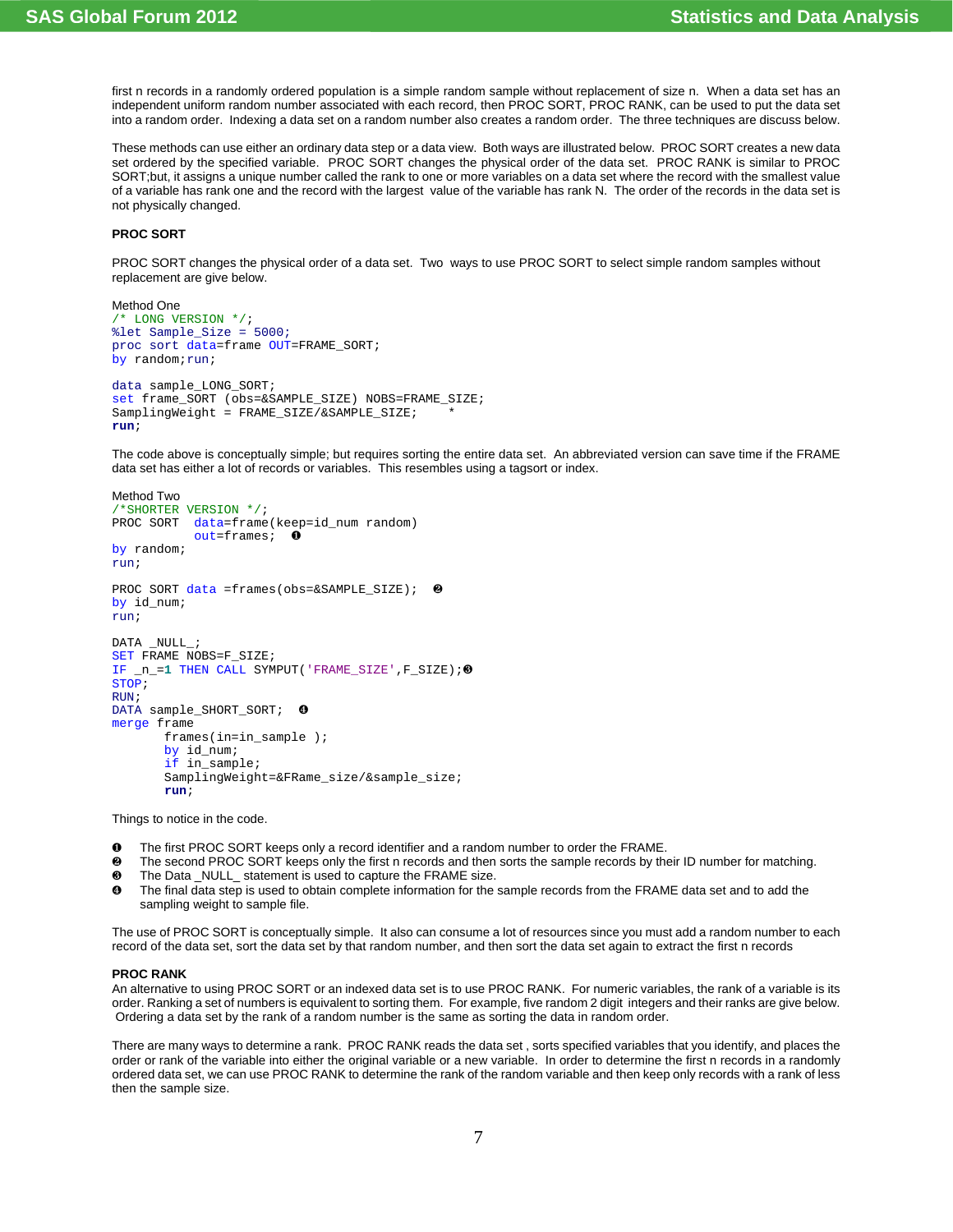| Original Order |                          | Rank Order  |   |                          |             |
|----------------|--------------------------|-------------|---|--------------------------|-------------|
| $N_{-}$        | <b>RANDOM</b><br>INTEGER | <b>RANK</b> | N | <b>RANDOM</b><br>INTEGER | <b>RANK</b> |
|                | 34                       | 3           | 4 | 3                        |             |
| 2.             | 67                       | 4           | 3 | 21                       | 2           |
| 3              | 21                       | 2           |   | 34                       | 3           |
| 4              | 03                       |             | 2 | 67                       | 4           |
| 5              | 78                       | 5           | 5 | 78                       | 5           |

One problem is how PROC RANK deals with ties. When two records have identically the same value for a variable, PROC RANK considers this a tie. Tied records are assigned the same value for a rank. When dealing with random number, it is unlikely there will be a tie; however, to be safe you should specify "TIES=LOW." This will assign the lowest rank to all tied values and the number of records will be greater than the sample size. The code below illustrates the use of PROC RANK to select a simple random sample without replacement. It also illustrates how a data view can be used to add a random variable to a SAS data set.

```
data frameV/view=frameV;
set frame (drop=random);
seed=12345;
random=uniform(seed); 
run; 
DATA NULL ; <sup>0</sup>
SET FRAME NOBS=F_SIZE;
IF _n_=1 THEN CALL SYMPUT('FRAME_SIZE',F_SIZE);
STOP;
RIIN;
proc rank data=frameV TIES=LOW
 out=sample(where=(SELECTED <= &samplesize));<sup>0</sup>
var random;
ranks SELECTED;
run;
DATA SAMPLE_RANK; 0
SET SAMPLE(obs=&sample_size);
      SamplingWeight=&frame_size/&sample_size;
run;
```
Things to notice in the code.

- Ø The use of a data view effectively adds a random variable to the data set without actually changing the data set.
- Ù The DATA \_NULL\_ statement is used to identify the number of records in the FRAME.
- Ú The PROC RANK statement does multiple things. The variable SELECTED specifies the random order to FRAME data
- set. The where statement writes records until then number of records equals at the least the sample size.
- Û This adds the SamplingWeight to the sample data set.

PROC RANK is similar to using PROC SORT.

#### **USING AN INDEXED DATA SET**

An alternative to using either PROC SORT or PROC RANK is to use an indexed data set where the index is built using a random number. Using an indexed data set is similar to using a sorted data set. When an index variable is used with a "BY" statement, the data set is processed in index order. When the index is a uniform random number, the data step reads and processes the records in random order. The code below illustrates how this can be used to select a simple random sample without replacement.

```
%let Sample_Size = 5000;
proc datasets library=work; Ø
modify frame;_
     index create random;
     quit;
     run;
data sample_index;
set frame(obs=&Sample_Size) ; \Thetaby random; \Theta run;
```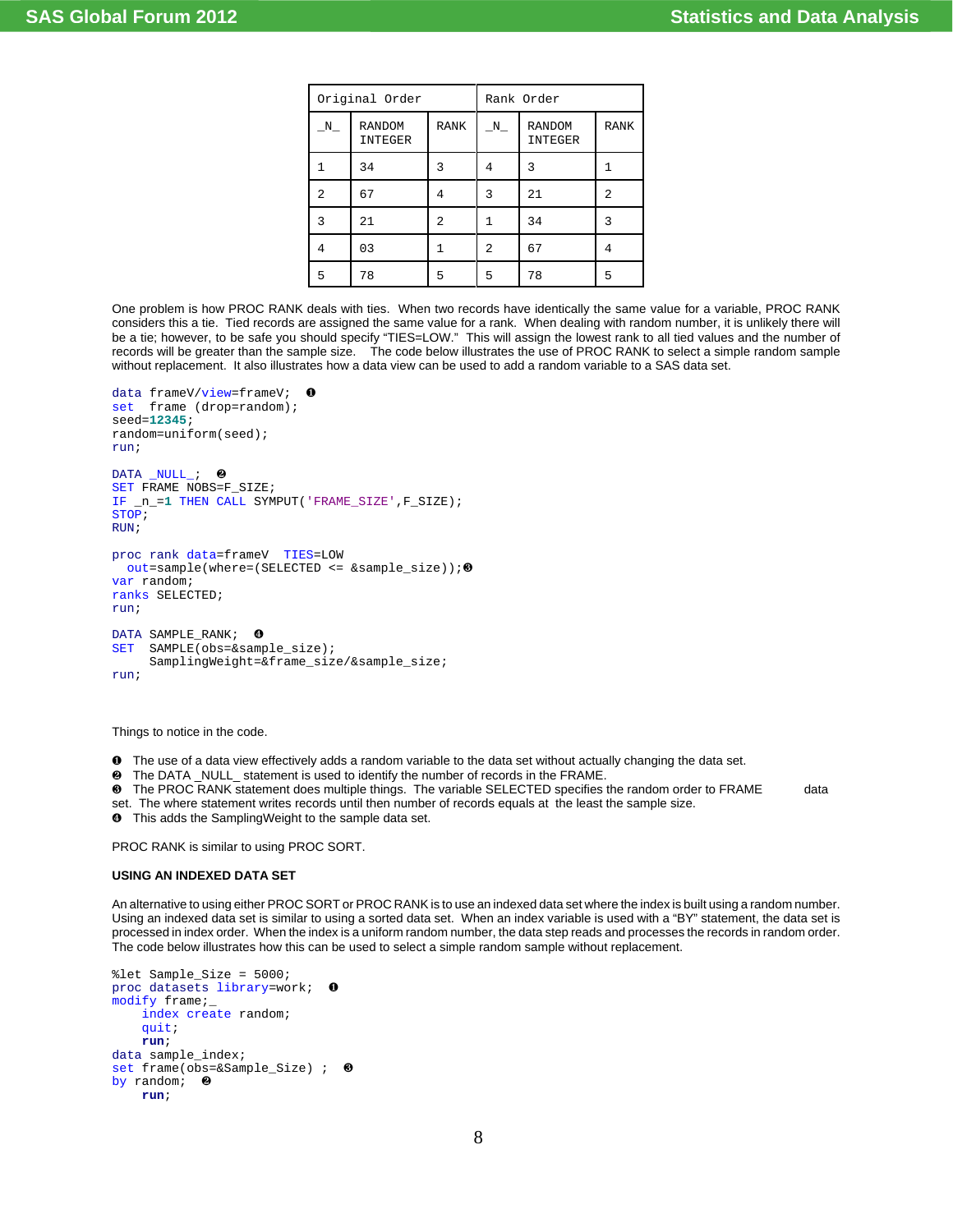Things to notice in the code.

- Ø PROC DATASETS creates an index for the data set frame in the library work. The index is based on the single variable random in the data set.
- Ù When a "BY" statement is used with an indexed data set, the records are processed in index order.
- $\Theta$  Restricts the number of records read to the sample size.

# **PROC SURVEYSELECT**

PROC SURVEYSELECT and companion procedures PROC SURVEYMEANS and PROC SURVEYREG are three relatively new procedures in SAS/STAT oriented to survey sampling. Only PROC SURVEYSELECT is discussed here. PROC SURVEYSELECT is specifically written to select a wide variety of random samples and takes into consideration many of the special things that you need to do when selecting a random sample. Its real strength probably lies in its ability to select unequal probability samples. The table below lists the sample designs that can be selected with PROC SURVEYSELECT.

| PROC SURVEYSELECT<br>Sample Selection Methods Available |                                            |  |  |
|---------------------------------------------------------|--------------------------------------------|--|--|
| Equal Probability<br>Unequal Probability                |                                            |  |  |
| <b>Unrestricted Random</b><br>Sampling                  | PPS Sampling<br>With Replacement           |  |  |
| Simple Random<br>Sampling Without<br>Replacement        | PPS Sampling<br><b>Without Replacement</b> |  |  |
| Systematic Sampling                                     | PPS Systematic Sampling                    |  |  |
| Sequential Sampling                                     | PPS Sequential Sampling                    |  |  |
|                                                         | Brewer's PPS Method                        |  |  |
|                                                         | Murthy's PPS Method                        |  |  |
| Sampford's PPS Method                                   |                                            |  |  |

Only unrestricted and simple random sampling without replacement sampling are discussed here. PROC SURVEYSELECT does not do bernoulli sampling.

The basic syntax of the PROC SURVEYSELECT statements are

```
PROC SURVEYSELECT options;
STRATA variable(s);
CONTROL variable(s);
SIZE variable ;
ID variable;
RIIN;
```
This is illustrated by the code below that selects a sample of 1,000 records and writes then to a SAS data set named WORK.SAMPLE. The sample is selected from the SAS data set WORK.US using a stratified PPS systematic sample design where the strata are defined by the data set variable STATE and the frame is sorted by the variable POPULATION. The measure of size used to select the PPS sample is the data set variable HOUSEHOLDS.

```
PROC SURVEYSELECT
      DATA = WORK.US 
      OUT = WORK.SAMPLE
      METHOD = PPS_SYS
     SAMPSIZE = 1000;STRATA STATE;
  CONTROL POPULATION ;
  SIZE HOUSHOLDS ;
  RIIN;
```
The STRATA, CONTROL, and SIZE statements are not used to select unrestricted or simple random without replacement samples. The STRATA statement is used to identify variables needed to define strata when samples are selected from different groups. The CONTROL statement is used to specify the order of frame units prior to selection for designs such as systematic and sequential sampling. The CONTROL statement has no meaning in the context of unrestricted or simple random sampling. The SIZE statement is used to specify a data set variable to be used as a measure of size when an unequal probability sample design is used. The only statement that has meaning here is the ID statement. The ID statement can, but does not have, to be used.

The PROC SURVEYSELECT ID statement determines what data set variables will be written to the output sample data set. Using the ID statement is the equivalent of using a KEEP statement with the input data set. The KEEP statement is likely to be more efficient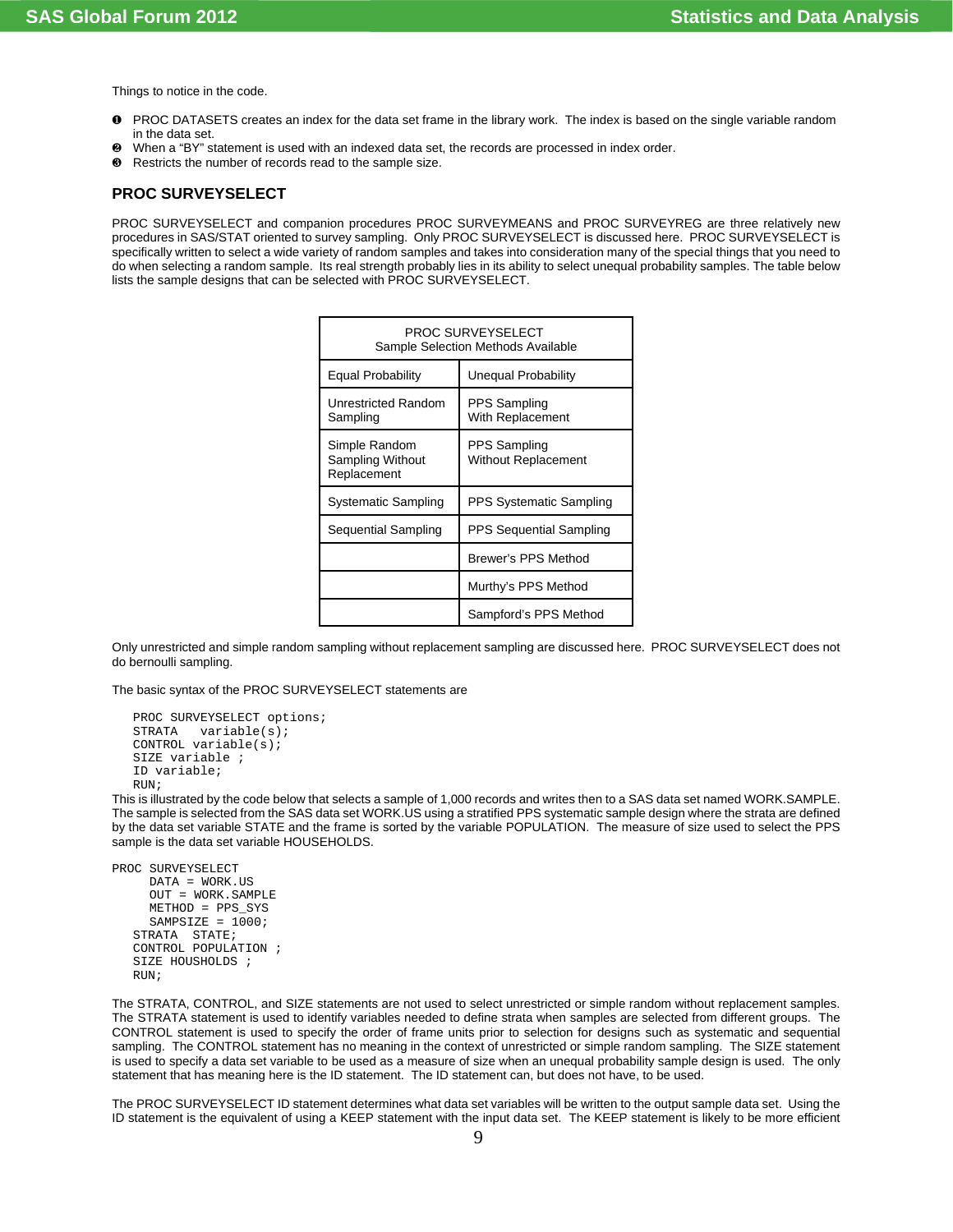particularly if the frame data set has a large number of variables. The following two statements give the same result.

| <b>PROC SURVEYSELECT</b>                                                                                                   |                                                                                                                              |  |  |
|----------------------------------------------------------------------------------------------------------------------------|------------------------------------------------------------------------------------------------------------------------------|--|--|
| <b>ID Statement</b>                                                                                                        | Keep Statement on Data =                                                                                                     |  |  |
| PROC SURVEYSELECT:<br>DATA=FRAME<br>METHOD=URS<br>OUT=SAMPLE URS<br>SAMPSIZE=5000;<br>$\star$<br>ID ID NUM N1 N2 ;<br>RUN; | <b>PROC SURVEYSELECT:</b><br>DATA=FRAME<br>$(KEEP = ID$ NUM N1 N2)<br>METHOD=URS<br>OUT=SAMPLE URS<br>SAMPSIZE=5000;<br>RUN; |  |  |

For equal probability sample designs, only options on the PROC SURVEYSELECT statement control how the sample is selected. The following options can be used with the PROC SURVEYSELECT.

| PROC SURVEYSELECT options: |                                             |                |             |  |  |
|----------------------------|---------------------------------------------|----------------|-------------|--|--|
| $DATA=$                    | <b>NOPRINT</b><br>$SAMPSIZE =$<br>CERTSIZE= |                |             |  |  |
| $OUT =$                    | $SAMPRATE =$                                | <b>OUTHITS</b> | $MINSIZE =$ |  |  |
| METHOD=                    | $NMIN =$                                    | <b>OUTSIZE</b> | $MAXSIZE=$  |  |  |
| $REP=$                     | $NMAX =$                                    | <b>STATS</b>   | $SORT =$    |  |  |
| OUTSORT=                   | $SEED=$                                     | <b>JTPROBS</b> |             |  |  |

The following options are not used with unrestricted and simple random sampling without replacement: JTPROBS, CERTSIZE=, MINSIZE=, MAXSIZE=, SORT=, OUTSIZE=, and OUTSORT=. These options are used with the selection of unequal probability samples or samples that require the FRAME to be sorted in some particular order.

The following are general purpose options used with most sample designs.

| Options        | Description                                                                                                               |
|----------------|---------------------------------------------------------------------------------------------------------------------------|
| METHOD=        | Specifies the sampling method to use<br>(e.g. URS, SRS, SYS, SEQ)                                                         |
| $DATA=$        | Specifies the input data set or frame.                                                                                    |
| $OUT =$        | Specifies the sample data set.                                                                                            |
| $SEED =$       | Default is SEED=0. It specifies a seed for random numbers used<br>to select sample records.                               |
| $RFP=$         | Default is REP=1. It specifies the number of samples selected<br>and written to the output data file.                     |
| <b>STATS</b>   | Optional; Writes the SamplingProbability and SamplingWeight<br>and other sample design information to the output data set |
| <b>NOPRINT</b> | Optional; Suppresses the printing of Display Output.                                                                      |
| <b>OUTSIZE</b> | Optional; Writes the universe total and sample total to the output<br>data set.                                           |
| $SAMPSI7F =$   | Specifies the number of sample records to select. Used instead<br>of $SAMPRATE =$                                         |
| $SAMPRATE =$   | Specifies the sampling rate. Used instead of SAMPSIZE=                                                                    |

### **SAMPLE DATA SETS FROM PROC SURVEYSELECT**

PROC SURVEYSELECT creates a file of sample records selected where the contents of the file can be controlled. The ID statement can control what information from the FRAME data set is written to the sample file. Several options control whether additional information is written to the sample data set. The actually information written depends on the method or sample design used.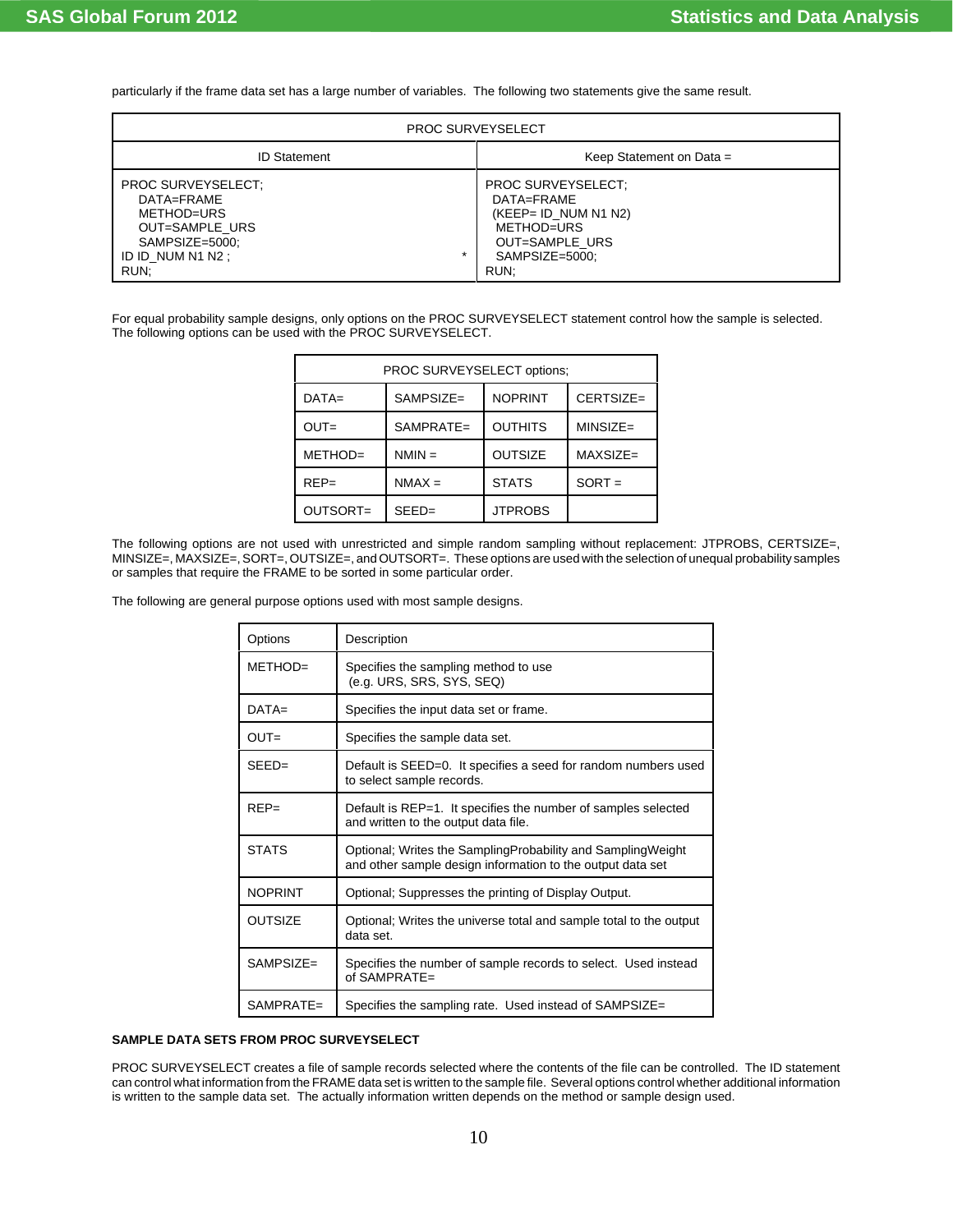The option OUTSIZE causes two variables --TOTAL and SampleSize – to be written to the sample data set. TOTAL contains the number of records on the frame data set; SampleSize contains the number of records selected. When unrestricted random sampling or unequal probability sampling is used, the number of records on the sample file may be less than the value of SampleSize. The option STATS causes SamplingWeight and other method related variables to added to the sample file.

Information in the output data set is different for different sample designs. Variables may be added to the sample data set depending on the sample design selected. For unrestricted random samples and some PPS designs the variable NumberHits is added that contains the number of times a record has been selected.

#### **DISPLAY OUTPUT FROM PROC SURVEYSELECT**

PROC SURVEYSELECT displays two tables to summarize the sample selection: the sample selection method table, and the sample selection summary table. These are Output Display System (ODS) tables that can be written to SAS data sets or have their display modified with PROC TEMPLATE. The printing of these tables and the Output Display System can be suspended by using the NOPRINT option.

The display output of a PROC SURVEYSELECT statement generated for Simple Random Sampling when the sampling rate rather than a sample size is specified is given below.

The SURVEYSELECT Procedure

| Selection Method      |                 | Simple Random Sampling |
|-----------------------|-----------------|------------------------|
| Input Data Set        |                 | FRAME                  |
| Random Number Seed    |                 | 39756                  |
| Sampling Rate         |                 | 0.05                   |
| Minimum Sample Size   |                 | 1000                   |
| Maximum Sample Size   |                 | 2000                   |
| Sample Size           |                 | 2000                   |
| Selection Probability |                 | 0.04                   |
| Sampling Weight       |                 | 25                     |
| Output Data Set       | SAMPLE SAMPRATE |                        |
|                       |                 |                        |

## **SELECTING AN UNRESTRICTED RANDOM SAMPLE USING PROC SURVEYSELECT**

A simple random sample with replacement can be selected using PROC SURVEYSELECT. It requires the same choices you need to make when selecting samples in the data step: How many samples to take? Do we keep duplicate records? The code below shows the PROC SURVEYSELECT options to select an unrestricted random sample with duplicate or with unique records.

| PROC SURVEYSELECT<br>MFTHOD=URS                                                                                          |                                                                                                                                     |  |
|--------------------------------------------------------------------------------------------------------------------------|-------------------------------------------------------------------------------------------------------------------------------------|--|
| Unique Records                                                                                                           | <b>Duplicate Records</b>                                                                                                            |  |
| <b>PROC</b><br><b>SURVEYSELECT</b><br>DATA=FRAMF<br>MFTHOD=URS<br><b>OUT=SAMPLE URS1</b><br>SAMPSIZE=5000:<br><b>RUN</b> | <b>PROC</b><br><b>SURVEYSELECT</b><br>DATA=FRAMF<br>METHOD=URS<br><b>OUTHITS</b><br>OUT=SAMPLE URS2<br>SAMPSIZE=5000:<br><b>RUN</b> |  |

The sample SAMPLE\_URS2 contains duplicate records; the sample SAMPLE\_URS1 contains unique records; With URS samples, the default is for PROC SURVEYSELECT to write each unique record and the number of times it was selected in the variable NUMBERHITS. When the OUTHITS option is specified, the sample file contains duplicate records with the number of records equaling the sample size.

### **SELECTING A SIMPLE RANDOM SAMPLE WITHOUT REPLACEMENT USING PROC SURVEYSELECT**

The example below shows how PROC SURVEYSELECT is used to select a sample by specifying the sample size. In the example, a simple random sample without replacement of 5000 records is selected from the FRAME data set.

```
PROC SURVEYSELECT 
        DATA=FRAME METHOD=SRS
        OUT=SAMPLE_SRS2
        OUTSIZE STATS
        SAMPSIZE=5000;
   ID ID_NUM N1 N2 N3 N4 ;
  RUN;
NOTE: There were 50000 observations read from the data set WORK.FRAME.
NOTE: The data set WORK.SAMPLE_SRS2 has 5000 observations and 9 variables.
```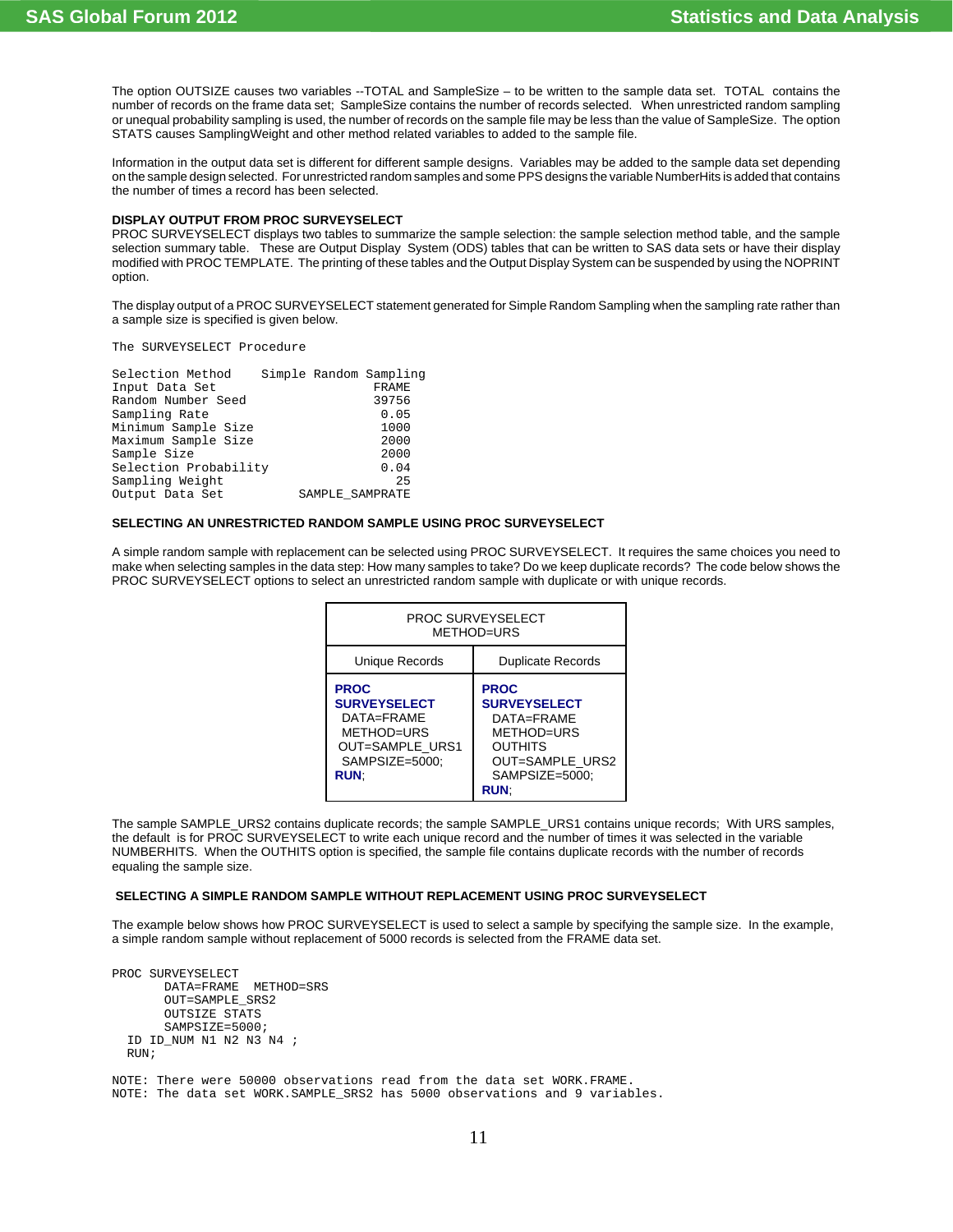The display output associated with this code is given below.

| Simple Random Sampling |
|------------------------|
| <b>FRAME</b>           |
| 85482                  |
| 5000                   |
| 0.1                    |
|                        |
| SAMPLE SRS2            |
|                        |

The sample is written to the SAS data set SAMPLE\_SRS2.

## **VALIDATING THE SAMPLE**

Once the sample has been selected, some survey statisticians routinely validate the sample. Validating the sample refers to comparing totals based on the expanded sample and the frame. Sometimes it may include calculating confidence limits for the sample estimate of the frame total in order to determining how close an estimate is to the true FRAME value and whether the true total is inside the estimated confidence limits. There are many ways to do this. Code that calculates the true and estimate totals and compares them is given below.

```
PROC SUMMARY DATA=FRAME NOPRINT N SUM;
VAR RECORDS RANDOM N1 N2 N3 N4;
OUTPUT OUT=F_STAT
        SUM=RECORDS RANDOM N1 N2 N3 N4;
        RUN;
PROC SUMMARY DATA=srs wr unique NOPRINT N SUM;
   FREQ NUMBERHITS;
   VAR RECORDS RANDOM N1 N2 N3 N4 / WEIGHT=SamplingWeight;
   OUTPUT OUT=S_STAT
     SUM=RECORDS RANDOM N1 N2 N3 N4;
     RUN;
PROC TRANSPOSE DATA=F_STAT
      OUT=FSTAT
     (RENAME = (COL1 = FRAME)); RUN;
PROC TRANSPOSE DATA=S_STAT
      OUT=SSTAT
     (RENAME = (COL1 = SAMPLE)); RUN;
PROC SORT DATA=FSTAT; BY _NAME_; RUN;
PROC SORT DATA=SSTAT; BY _NAME_; RUN;
DATA PROOF;
  MERGE FSTAT SSTAT;
  BY _NAME_;
  IF SUBSTR(NAL, 1, 1) = "_" THEN DELETE;
   ABS_DIF=SAMPLE-FRAME;
  REL_DIF=ABS_DIF/FRAME;
RIIN;
PROC REPORT DATA = PROOF NOWD split="*";
   TITLE1 "SIMPLE RANDOM SAMPLE - WITH REPLACEMENT";
   TITLE2 "COMPARISON EXPANDED SAMPLE AND FRAME";
   TITLE3 "SAMPLE SIZE IS &SAMPLE_SIZE";
   COLUMN _NAME_ SAMPLE FRAME
   ( DIF PCT);
   DEFINE _NAME_ / ORDER "Variable";
   DEFINE FRAME / ANALYSIS FORMAT =COMMA16.0 center 'Frame*Total';
   DEFINE SAMPLE / ANALYSIS FORMAT =COMMA16.0 center 'Expanded*Samp';
   DEFINE DIF / noprint COMPUTED FORMAT=COMMA12.0
    "ABSOLUTE";
   DEFINE PCT / COMPUTED FORMAT=PERCENT9.2
    "PCT*DIFF";
   COMPUTE DIF;
     DIF=SAMPLE.SUM - FRAME.SUM;
   ENDCOMP;
   COMPUTE PCT;
       PCT=DIF/FRAME.SUM;
   ENDCOMP;
   RUN;
```
The table produced by this code is given below. This table allows us to compare how well the sample expands and how representative the sample is of the frame. Large differences often are indicators of some problem in sample selection; however, they can also be due to chance.

The SURVEYSELECT Procedure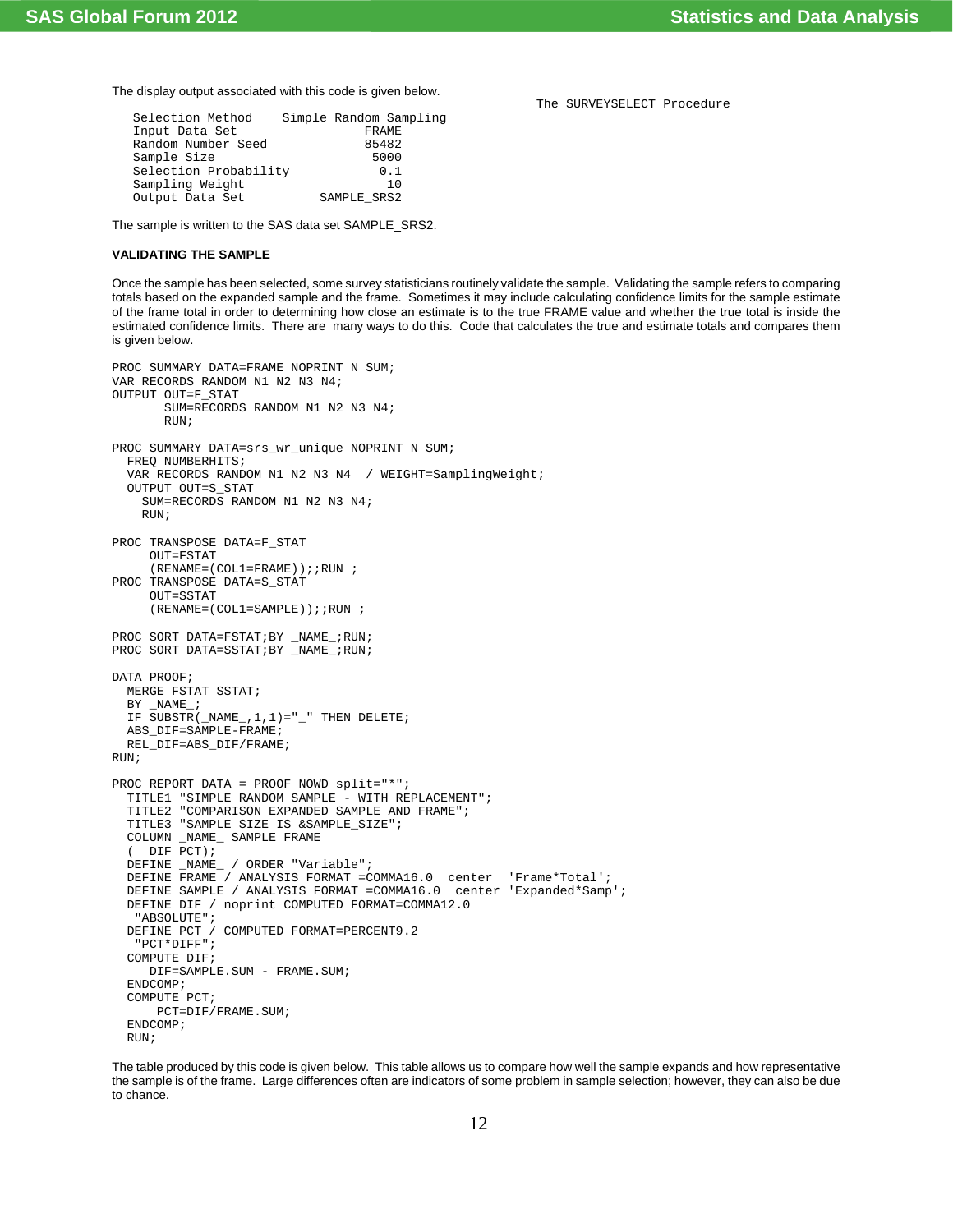#### SIMPLE RANDOM SAMPLE - WITH REPLACEMENT COMPARISON EXPANDED SAMPLE AND FRAME SAMPLE SIZE IS 5000

|                | Expanded      | Frame         | PCT       |
|----------------|---------------|---------------|-----------|
| Variable       | Samp          | Total         | DIFF      |
| N1             | 249,528,549   | 249,964,709   | $0.17$ %) |
| N2             | 249,873,087   | 249, 917, 913 | $0.02$ %) |
| N3             | 250, 373, 270 | 249,878,071   | 0.20%     |
| N4             | 250, 253, 241 | 250,002,038   | 0.10%     |
| RANDOM         | 25,071        | 24,978        | 0.37%     |
| <b>RECORDS</b> | 50,000        | 50,000        | 0.00%     |
|                |               |               |           |

## **CONCLUSION**

There are many different sample designs and a variety of methods for selecting samples from each one of them. This paper has attempted to review how others have chosen to select samples and how the new PROC SURVEYSELECT procedure chooses to do it. The code above is relatively simple and works. The problem is the world of survey sampling is not always this simple. Often you will not select a sample from every record in a data set. At the very least, some records will be excluded which will require keeping two data sets or setting a data set variable to indicate records in-scope to the survey universe. Some survey statisticians consider it a principal of good practice to keep a file of the survey frame with the sample records identified. Use of random access methods in either the data step or the use of PROC SURVEYSELECT prevents this and requires that if we want to do this we must "merge" the sample and frame back together. This may reduce some of the efficiencies of using the random access method to select the sample.

## **REFERENCES**

Boudreaux, D. and Cranford K.(1996), "SAS Macros for Simple Random, Stratfied, and Cluster Sampling", Observations, Fourth Quarter 1996, Cary, NC: SAS Institute Inc.

Boudreaux, D. and Cranford K.(1995), "Simple Random Sampling and Subsetting Strategies Using SAS Software", Observations, Third Quarter 1995, Cary, NC: SAS Institute Inc.

Cochran, W.G. (1977) Sampling Techniques John Wiley and Sons, New York, NY

SAS Institute Inc. (2000a) SAS Programming III: Advanced Techniques Course Notes, Cary, NC SAS Institute Inc.

SAS Institute Inc. (2000b) SAS Programming II: Manipulating Data with the Data Step Course Notes, Cary, NC SAS Institute Inc.

SAS Institute Inc. (1999a) SAS Language Reference: Concepts, Version 8, Cary, NC, USA

SAS Institute Inc. (1999b) Chapter 63, The SURVEYSELECT Procedure, SAS/STAT User's Guide, Version 8, Cary, NC, USA

SAS Institute Inc. (1999c) Chapter 30, The RANK Procedure, SAS Procedures Guide, Version 8, Cary, NC, USA

SAS Institute Inc. (1999d) Chapter 33, The SORT Procedure, SAS Procedures Guide, Version 8, Cary, NC, USA

Stuart, Alan (1976) Basic ideas of scientific sampling, Second Edition Griffin's Statistical Monographs & Courses No. 4 Haffner Press, New York, NY

Sukhatme, P.V. and B.V Sukhatme (1970) Sampling Theory of Surveys with applications" 1970. Iowa State University Press, Ames, Iowa

Williams, Rick L. and James R. Chromy (1980), "SAS Sample Selection macros", SAS Users Group International, Proceeding of the Fifth Annual Conference, SAS Institute Inc.

## **ACKNOWLEGEMENTS**

SAS and all other SAS Institute Inc. product or service names are registered trademarks or trademarks of SAS Institute Inc. in the USA and other countries. ® indicates USA registration. Other brand and product names are trademarks of their respective companies.

## **CONTACT INFORMATION**

I am interested in any comments (good or bad ) you have about this paper. Contact the author at:

 David D. Chapman 921 N Van Dorn Street, Suite 300 Alexandria, VA 22304 Work: 703-3706708 EMAIL: chapman1943@gmail.com